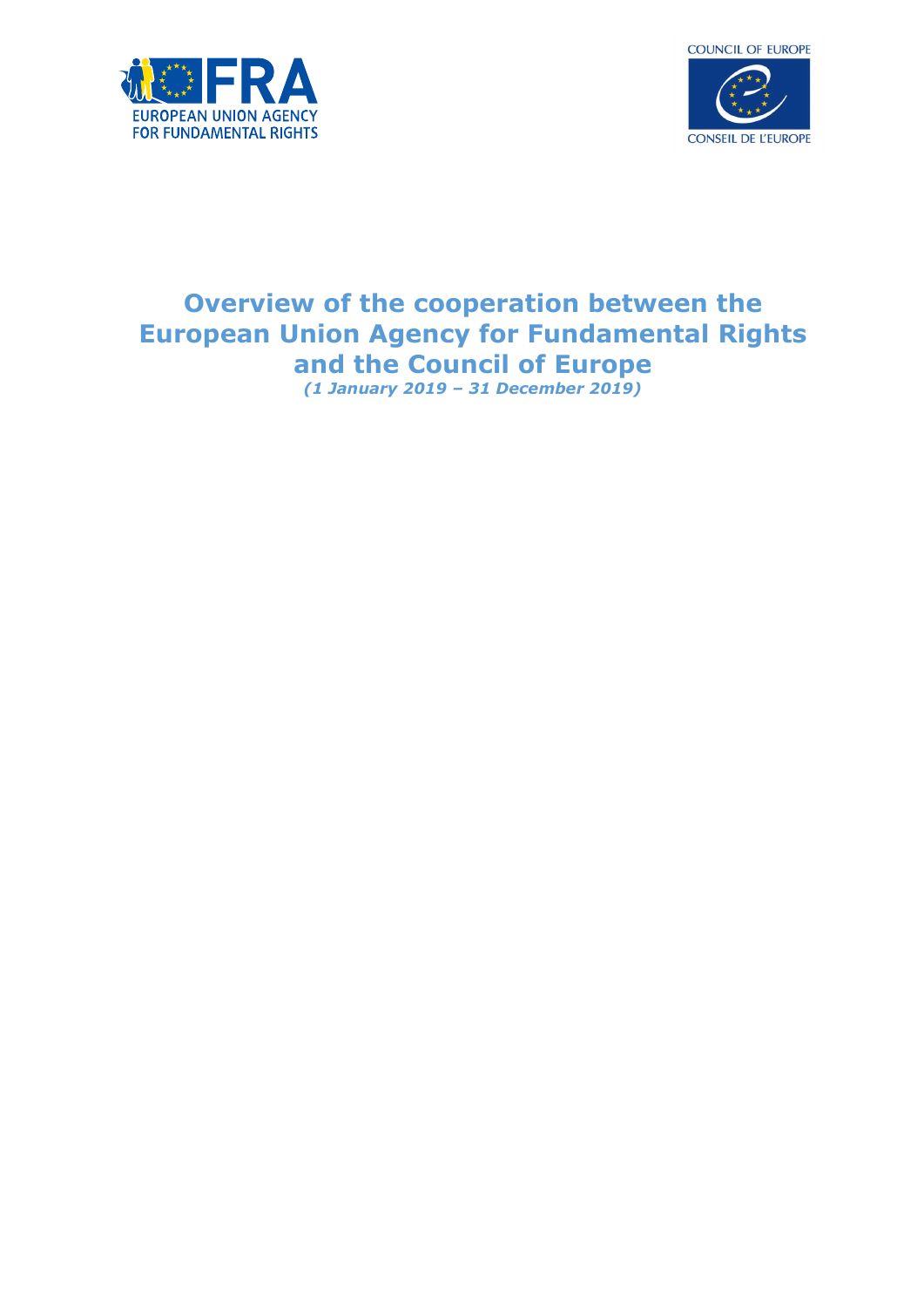



### **Contents**

| $\label{eq:interadd} \begin{minipage}[t]{0.9\linewidth} \textbf{Introduction}.\textbf{?} \end{minipage} \begin{minipage}[t]{0.9\linewidth} \textbf{array} \end{minipage} \begin{minipage}[t]{0.9\linewidth} \textbf{array} \end{minipage} \begin{minipage}[t]{0.9\linewidth} \textbf{1} \end{minipage} \begin{minipage}[t]{0.9\linewidth} \textbf{1} \end{minipage} \begin{minipage}[t]{0.9\linewidth} \textbf{1} \end{minipage} \begin{minipage}[t]{0.9\linewidth} \textbf{1} \end{minipage} \begin{minipage}[t]{0$<br>1. |  |
|----------------------------------------------------------------------------------------------------------------------------------------------------------------------------------------------------------------------------------------------------------------------------------------------------------------------------------------------------------------------------------------------------------------------------------------------------------------------------------------------------------------------------|--|
| 2.<br>Key objectives - What do we want to achieve together and in which areas?  1                                                                                                                                                                                                                                                                                                                                                                                                                                          |  |
| 3.                                                                                                                                                                                                                                                                                                                                                                                                                                                                                                                         |  |
| 3.1.                                                                                                                                                                                                                                                                                                                                                                                                                                                                                                                       |  |
| 3.2.                                                                                                                                                                                                                                                                                                                                                                                                                                                                                                                       |  |
| Part II. Projects and activities undertaken (1 January 2019 - 31 December 2019)  4                                                                                                                                                                                                                                                                                                                                                                                                                                         |  |
| 4.                                                                                                                                                                                                                                                                                                                                                                                                                                                                                                                         |  |
| Examples of joint projects and other operational cooperation in different thematic<br>5.                                                                                                                                                                                                                                                                                                                                                                                                                                   |  |
|                                                                                                                                                                                                                                                                                                                                                                                                                                                                                                                            |  |
|                                                                                                                                                                                                                                                                                                                                                                                                                                                                                                                            |  |
| a.                                                                                                                                                                                                                                                                                                                                                                                                                                                                                                                         |  |
| 5.2.                                                                                                                                                                                                                                                                                                                                                                                                                                                                                                                       |  |
| a.                                                                                                                                                                                                                                                                                                                                                                                                                                                                                                                         |  |
| b.                                                                                                                                                                                                                                                                                                                                                                                                                                                                                                                         |  |
| c.                                                                                                                                                                                                                                                                                                                                                                                                                                                                                                                         |  |
| d.                                                                                                                                                                                                                                                                                                                                                                                                                                                                                                                         |  |
| e.                                                                                                                                                                                                                                                                                                                                                                                                                                                                                                                         |  |
| f.<br>Asylum, immigration and integration of migrants; visa and border control 10                                                                                                                                                                                                                                                                                                                                                                                                                                          |  |
| g.                                                                                                                                                                                                                                                                                                                                                                                                                                                                                                                         |  |
| h.                                                                                                                                                                                                                                                                                                                                                                                                                                                                                                                         |  |
|                                                                                                                                                                                                                                                                                                                                                                                                                                                                                                                            |  |
| i.<br>The European Union Fundamental Rights Information system (EFRIS)11                                                                                                                                                                                                                                                                                                                                                                                                                                                   |  |
| j.                                                                                                                                                                                                                                                                                                                                                                                                                                                                                                                         |  |
| k.                                                                                                                                                                                                                                                                                                                                                                                                                                                                                                                         |  |
| Τ.                                                                                                                                                                                                                                                                                                                                                                                                                                                                                                                         |  |
| m.                                                                                                                                                                                                                                                                                                                                                                                                                                                                                                                         |  |
| n.                                                                                                                                                                                                                                                                                                                                                                                                                                                                                                                         |  |
| 0.                                                                                                                                                                                                                                                                                                                                                                                                                                                                                                                         |  |
| p.                                                                                                                                                                                                                                                                                                                                                                                                                                                                                                                         |  |
| 5.3 CoE-FRA-Equinet-ENNHRI cooperation within the thematic Platforms 14                                                                                                                                                                                                                                                                                                                                                                                                                                                    |  |
|                                                                                                                                                                                                                                                                                                                                                                                                                                                                                                                            |  |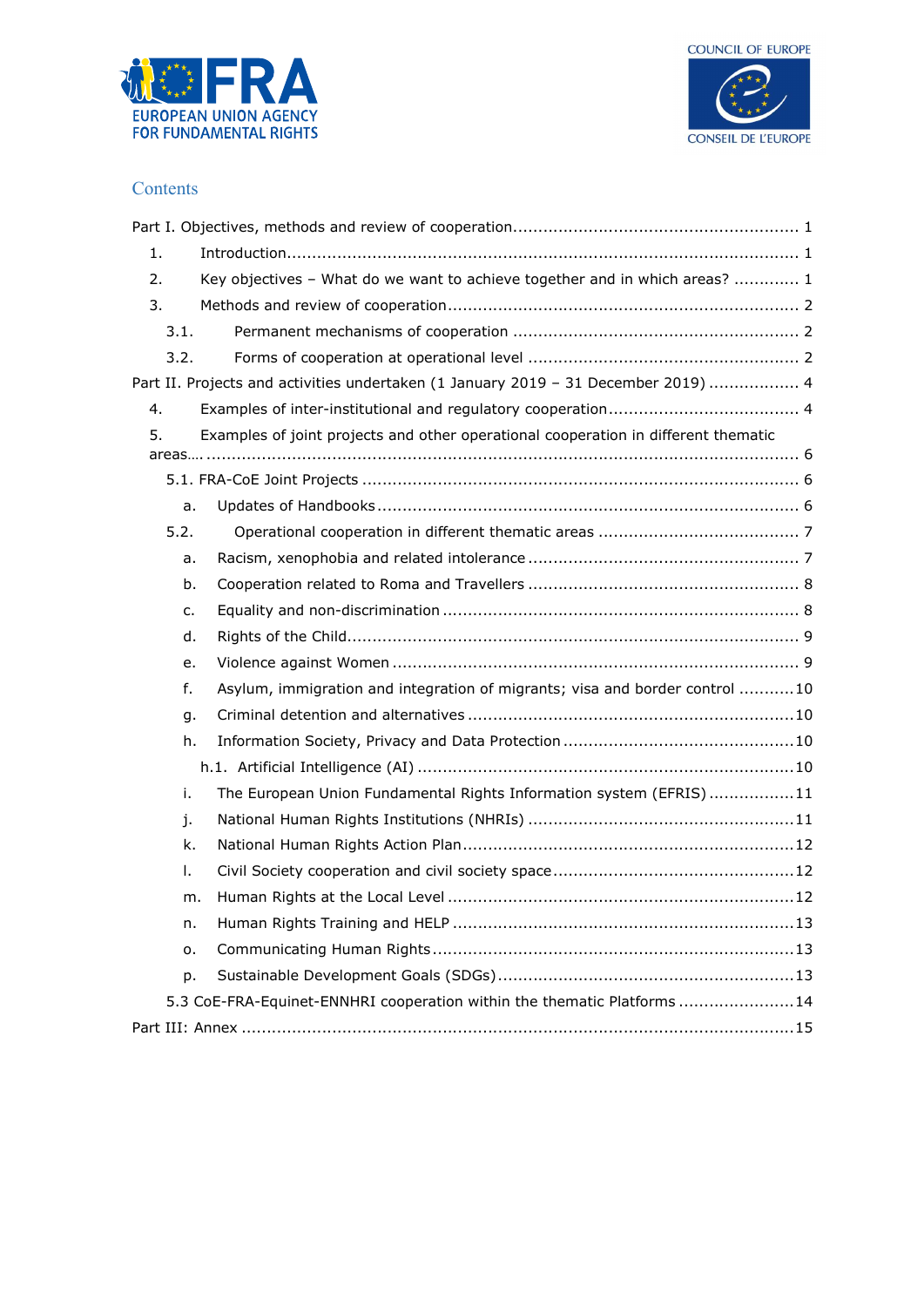



# Part I. Objectives, methods and review of cooperation

# 1. Introduction

The cooperation between the European Union Agency for Fundamental Rights (the Agency or FRA) and the Council of Europe (CoE) is based on the FRA Founding Regulation<sup>1</sup> and on the Agreement between the European Community and the Council of Europe on cooperation between the European Union Agency for Fundamental Rights and the Council of Europe, which was adopted in 2008.<sup>2</sup> This Agreement established a general cooperation framework with the aim of avoiding duplication and ensuring complementarity and added value to the work of the Agency and the CoE. Pursuant to Article 23 of the Agreement, based on a positive evaluation of the cooperation, the Council of Europe and the European Union (EU) decided not to revise the Agreement for the time being as it provides for an appropriate and flexible instrument for cooperation.

The cooperation between the Agency and the CoE has been evolving continuously in recent years towards an improved coordination of activities and synergies between FRA and the Secretariat, the Parliamentary Assembly, the European Court on Human Rights and the Commissioner for Human Rights. This document presents key objectives and methods of this cooperation and provides concrete examples of cooperation activities in relevant fields from the period 1 January 2019 – 31 December 2019.

# 2. Key objectives – What do we want to achieve together and in which areas?

The key objectives and strategic priorities of the cooperation relate to the promotion and protection of human rights, as identified through a thorough exchange of views between the Agency and the CoE. The cooperation between the two organisations mainly focuses on:

- Developing joint projects in areas of mutual concern;
- Engaging in dialogue with stakeholders in order to improve the situation of fundamental rights in Europe;
- Coordinating communication activities to increase awareness regarding fundamental rights;
- Informing each other on the results of activities of each organisation;
- Exchanging data and consulting each other at operational level.

The cooperation takes place within specific thematic areas of the Agency's Multi-Annual Framework (2018 – 2022), which has been agreed upon by the Council of the European Union and adopted on 7 December 2017.<sup>3</sup>

a) Victims of crime and access to justice;

<sup>-</sup><sup>1</sup> Council Regulation (EC) No 168/2007 of 15 February 2007 establishing a European Union Agency for Fundamental Rights, OJ L 53, 22.2.2007, p. 1.

<sup>&</sup>lt;sup>2</sup> Agreement between the European Community and the Council of Europe on cooperation between the European Union Agency for Fundamental Rights and the Council of Europe, OJ L 186, 15.7.2008, p. 7.

<sup>3</sup> Council decision (EU) No 2017/2269 of 7 December 2017 establishing a Multiannual Framework for 2018- 2022 for the European Union Agency for Fundamental Rights, OJ L 326/1, 09.12.2017, p.1.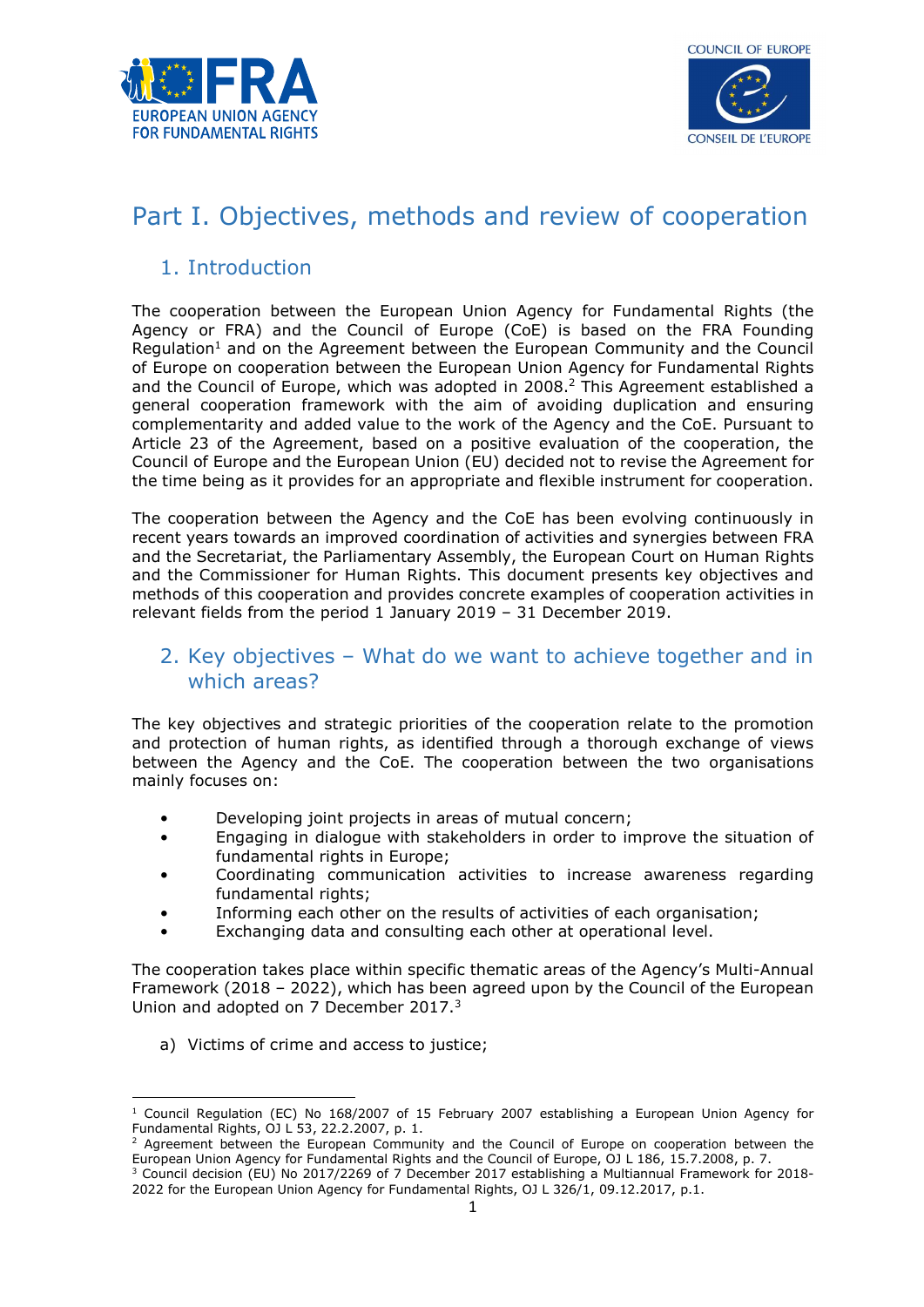



- b) Equality and discrimination based on any ground such as sex, race, colour, ethnic or social origin, genetic features, language, religion or belief, political or any other opinion, membership of a national minority, property, birth, disability, age or sexual orientation, or on the grounds of nationality;
- c) Information society and, in particular, respect for private life and protection of personal data;
- d) Judicial cooperation, except in criminal matters;
- e) Migration, borders, asylum and integration of refugees and migrants;
- f) Racism, xenophobia and related intolerance;
- g) Rights of the child;
- h) Integration and social inclusion of Roma.
- 3. Methods and review of cooperation

## 3.1. Permanent mechanisms of cooperation

Different mechanisms laid down in the Agency's Founding Regulation and in the EU-CoE Agreement ensure complementarity in the relationship between the Agency and the CoE. For instance, the CoE has appointed an independent member to the Management and Executive Boards of the FRA, while representatives of the CoE Secretariat are present as observers at FRA Management Board meetings. Moreover, once a year, a senior representative of the CoE is invited to address the FRA Management Board. This provides the opportunity for an exchange of views between the CoE and FRA and keeps the FRA Management Board fully informed regarding key activities planned by the CoE. Annual exchanges of views between the Committee of Ministers' Rapporteur Group on External Relations (GR-EXT), the independent person appointed by the CoE, the Chairperson of FRA Management Board and FRA Director further contribute towards an efficient cooperation between the two organisations.

Moreover, the CoE is associated with FRA's work with civil society organisations, mainly through FRA's Fundamental Rights Platform.

The Founding Regulation prescribes consultations between FRA and the CoE during the preparation of the Agency's Annual Work Programmes and the Agency's Annual Report on fundamental rights issues (Article 9 of the FRA Founding Regulation). This ensures that CoE priorities, activities and findings are properly taken into account in key FRA documents in general, and in the Agency's Annual Report (Fundamental Rights Report) in particular. In addition, Article 3 of the Agreement between the EU and the CoE on cooperation between FRA and the CoE establishes that the Agency and the CoE shall each appoint a contact person to deal specifically with matters relating to their cooperation. The CoE is part of the pre-selection panel of the members of the Scientific Committee, which verify the eligibility of candidates. Furthermore, the services of both organisations carry out regular reviews at different stages of activities and projects, while regular exchanges of information between the respective contact persons, as well as inter-institutional meetings, contribute further towards an enhanced collaboration.

## 3.2. Forms of cooperation at operational level

The operational cooperation between FRA and the CoE is an ongoing day-to-day process. This cooperation takes various forms, such as: consultations on specific projects and activities; regular exchange of data and information; participation in inception meetings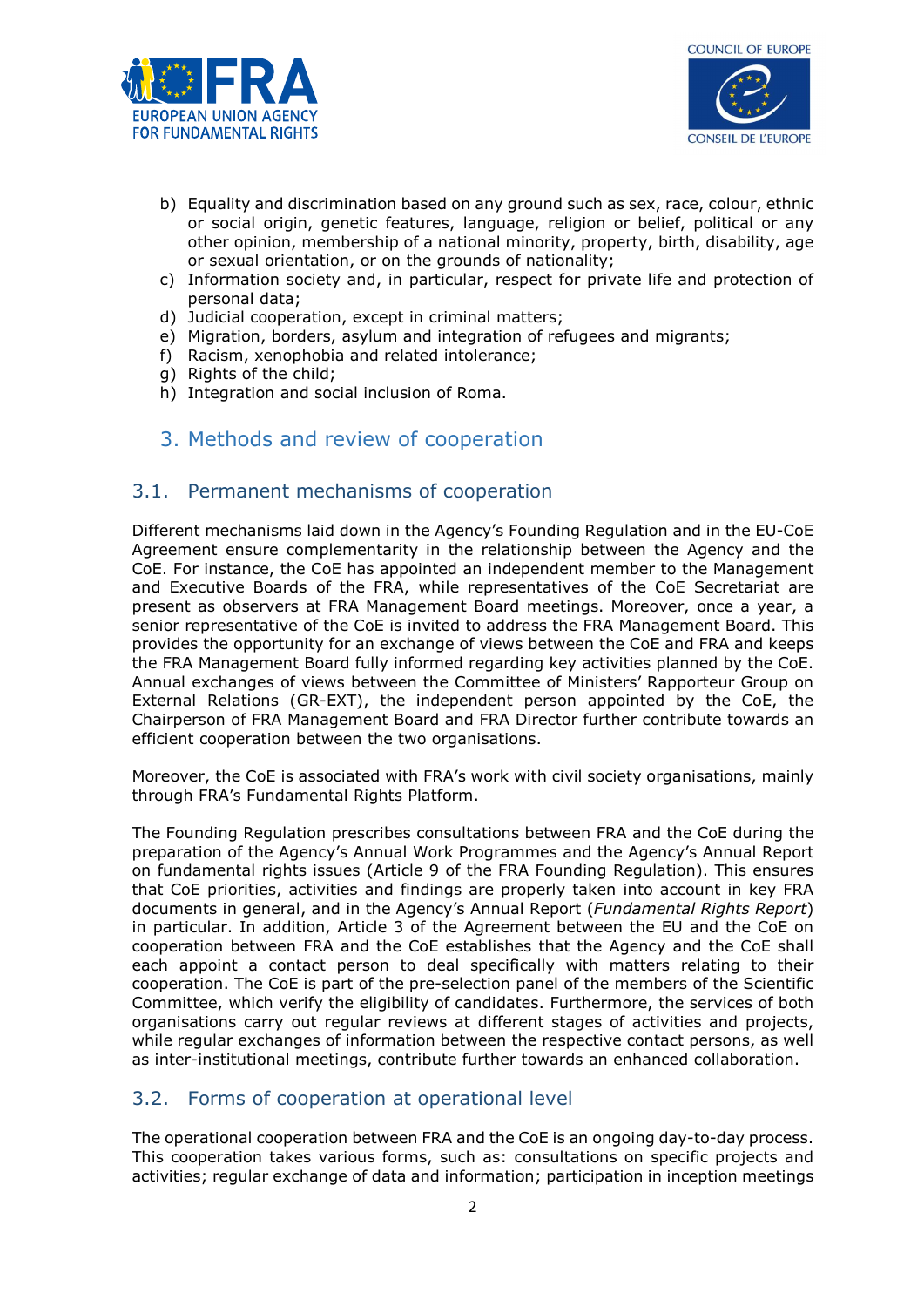

-



of projects; joint projects and activities; participation in respective civil society structures; granting of observer status in several CoE human rights monitoring and intergovernmental committees; and complementarity through mutual references to each other's work. The contact persons appointed by the CoE and the Agency are informed about these activities on a regular basis so that they can facilitate the whole process and ensure its continuity and consistency. Such exchanges ensure crossreferences to each other's work. For the first time, this year a meeting between FRA and CoE management teams was organised to further strengthen cooperation and to exchange views on respective current and future priorities.

The Agency cooperates at an operational level with a number of relevant bodies and services of the CoE, including the Commissioner for Human Rights, the Parliamentary Assembly, the Registry of the European Court of Human Rights (ECtHR), the European Committee of Social Rights (ECSR) and the European Commission against Racism and Intolerance (ECRI). The ECtHR and ECSR case law regularly cite the Agency's reports.<sup>4</sup> ECRI's reports also make regular reference to FRA's work, in particular the EU-MIDIS and the LGBT surveys as well as the *Fundamental Rights Report*. Similarly, the 2019 CoE Group of Experts on Action against Violence against Women and Domestic Violence (GREVIO) Country Monitoring Report on Portugal and Finland, and the 2019 CoE Commissioner for Human Rights's report of her visit to Poland refer to FRA data from the "Women as victims of partner violence" report; and the Advisory Committee on the Framework Convention for the Protection of National Minorities (ACFC) refers to FRA data in its country reports.<sup>5</sup> FRA also cooperates with the European Committee for the Prevention of Torture and Inhuman or Degrading Treatment or Punishment (CPT) as well as other human rights monitoring committees, the European Commission for the Efficiency of Justice (CEPEJ), the Venice Commission, the Office of the Commissioner for Human Rights, the Special Representative of the Secretary General on Migration and Refugees, the Congress of Local and Regional Authorities, the Conference of INGOs, as well as the Directorate General Human Rights and Rule of Law and the Directorate General of Democracy.

FRA relies in its work on the standards set by the CoE and takes due account of the judgments of the ECtHR and the way they are being implemented, the decisions and conclusions of the European Committee of Social Rights, reports and activities of other CoE human rights monitoring bodies and intergovernmental committees, as well as reports of the CoE's Commissioner for Human Rights. FRA also has an online overview for the 28 EU Member States of the status of acceptance of international human rights obligations (UN and CoE). In addition, these comparative tables include data on acceptance of specific provisions of the European Social Charter and the percentage of compliance with these as assessed by the European Committee of Social Rights as well as core statistics from the ECtHR on cases related to the  $28.6$  The European Union

<sup>5</sup> See for example: https://www.coe.int/en/web/istanbul-convention/country-monitoring-work; Council of Europe, Human Rights Commissioner's report from the visit to Poland 2019.

<sup>4</sup> See for example: ECtHR, Bălșan v. Romania (application no. 49645/09), 23 May 2017 on violence against women; ECSR International Centre for the Legal Protection of Human Rights (INTERIGHTS) v. Greece, Collective Complaint No. 49/2008, decision on the merits of 11 December 2009, International Federation of Human Rights (FIDH) v. Belgium, Collective Complaint No. 62/2010, decision on the merits of 21 March 2012, Conference of European Churches (CEC) v. the Netherlands, Collective complaint n° 90/2013, decision on the merits of 1 July 2014; Equal Rights Trust v. Bulgaria, Complaint No. 121/2016, decision on the merits of 16 December 2018, European Roma Rights Centre (ERRC) v. Bulgaria, Complaint No. 151/2017, decision on the merits of 5 December 2018; Conclusions 2011 (Article 7§10, France, Romania, Slovenia, Sweden); Conclusions 2013 (Article 13§4, Belgium, France, Germany, Greece, Ireland, Italy, the Netherlands, Spain, Sweden; Article 30, France); Conclusions 2015 (Article 19§4, Slovenia).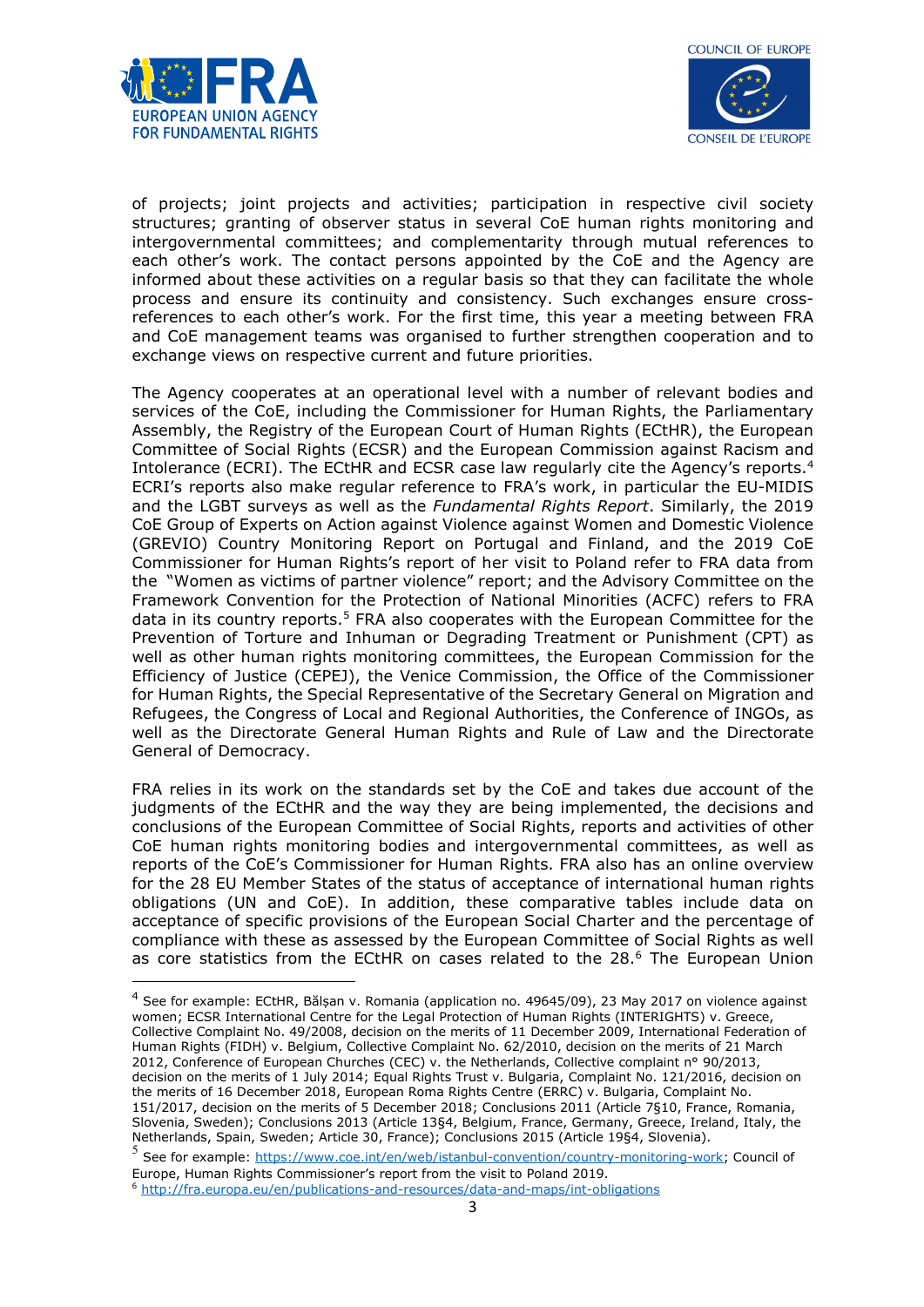

-



Fundamental Rights Information System (EFRIS) provided an online tool which automatically captures key elements of EU Member States human rights obligations under international human rights law as well as the various monitoring mechanisms of the United Nations and the Council of Europe. The CoE is also regularly invited to comment on FRA draft reports to ensure, amongst other things, that European human rights standards are properly reflected.

In turn, the work of the CoE is supported by FRA data and findings. For example, ECRI's fifth monitoring reports on France, Italy, and the United Kingdom refer and use data and information of FRA research as evidence, in particular the EU-MIDIS survey; the LGBT survey; the Roma survey; the opinion on the Framework Decision on Racism and xenophobia – with special attention to the rights of victims of crime; and, the thematic reports on Access to effective remedies: the Asylum-seeker perspective and the survey results on discrimination and hate crime against Jews in EU Member States: experiences and perceptions of antisemitism. Moreover, the Ad-hoc Committee of Experts on Roma and Traveller Issues (CAHROM) makes reference to FRA reports and surveys (e.g. EU-MIDIS Roma survey, Indicators Framework developed by the Roma Working Party facilitated by FRA; FRA thematic reports on education, housing and gender) in its thematic reports<sup>7</sup>.

Such cross-references contribute to disseminating the results of the respective activities of the CoE and FRA on a reciprocal basis. Reciprocal consultation and feedback, as well as participation at meetings and events, have become integral parts of the working methods of both organisations.

# Part II. Projects and activities undertaken (1 January 2019 – 31 December 2019)

# 4. Examples of inter-institutional and regulatory cooperation

The independent person appointed by the CoE participated in FRA Executive Board meetings (1 March, 16 May, 27 September and 12 December) and the FRA Management Board meetings (16-17 May, 12-13 December). The CoE Secretariat representative participated in FRA Management Board meeting in May and December as an observer.

The CoE Secretariat representative participates as an observer in the regular meetings of the Management Board's Annual Report Editorial Committee (AREDIT). The AREDIT Committee was created to assist in the preparation of the Annual Report with a view to its adoption by FRA Management Board. It considers the first draft of the text and provides comments and recommendations.

On 22 January, FRA took part in an event marking the  $20<sup>th</sup>$  anniversary of the CoE's Commissioner for Human Rights in Strasbourg. The event was organised by the Commissioner for Human Rights and the Finnish Presidency of the Committee of

<sup>&</sup>lt;sup>7</sup> For more information: http://www.CoE.int/t/dghl/monitoring/ecri/library/publications.asp#TopOfPage & http://www.CoE.int/en/web/portal/cahrom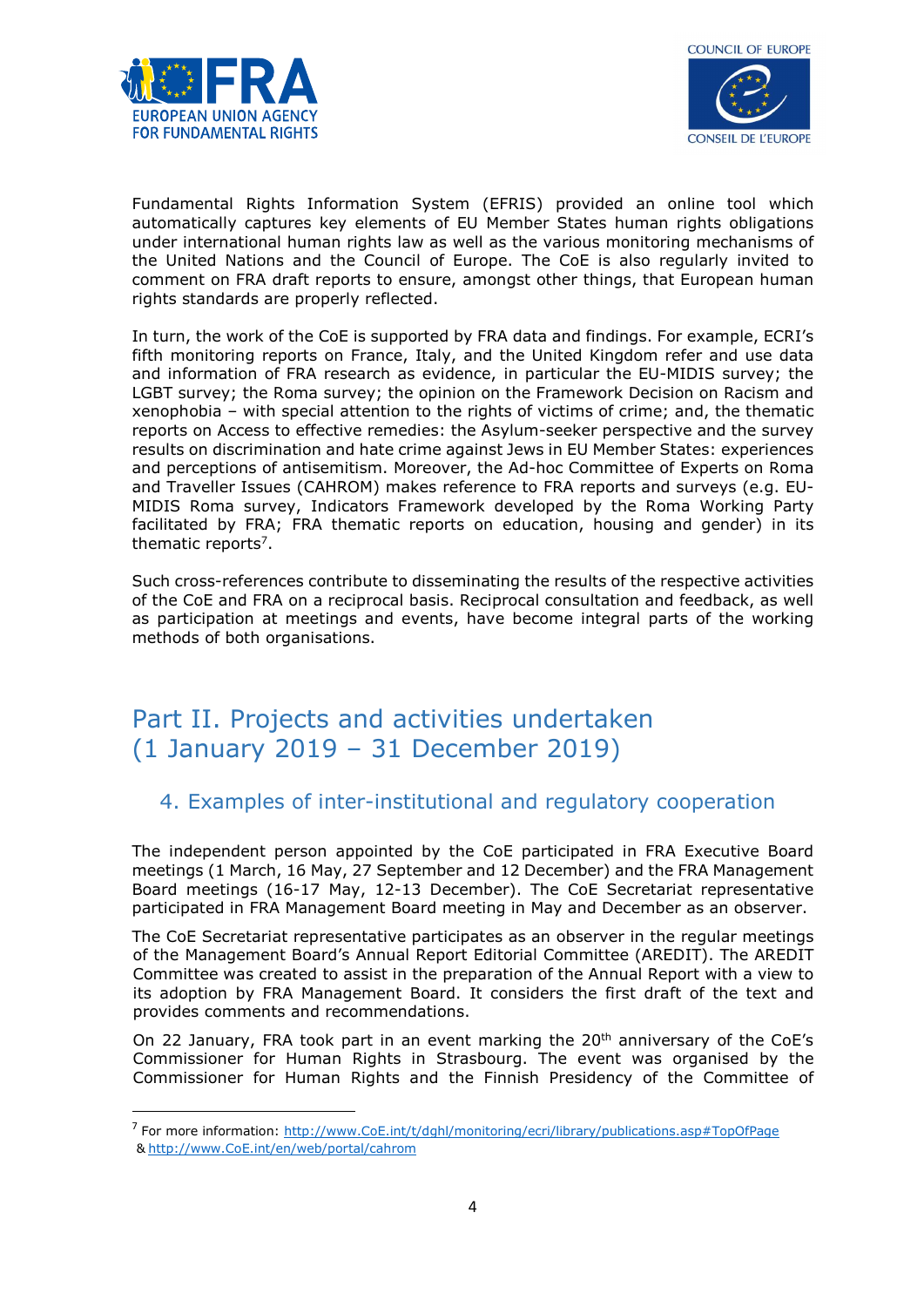

-



Ministers. FRA Contact Person for the cooperation with the CoE met with CoE officials to discuss cooperation and to explore avenues of future collaboration.

On 11 April, a delegation of the Secretariat of the CoE's Department of the European Social Charter (ESC) visited the agency to meet with FRA experts in Vienna. The purpose of the visit was to discuss cooperation, to exchange information about ongoing and planned work related to several themes and how the European Committee of Social Rights could use FRA data in its reporting and collective complaints procedures. FRA presented the agency's available information in the thematic areas of Roma and Travellers; rights of people with disabilities; LGBTI; asylum seekers, migrant workers and social rights; poverty and social exclusion; child rights; as well as human rights in relation to the Sustainable Development Goals. Discussions also touched on the development of the agency's EU Fundamental Rights Information System (EFRIS). The ESC delegation presented relevant examples of its ongoing and planed work on Roma and Travellers<sup>8</sup>, the rights of the child<sup>9</sup>, persons with disability<sup>10</sup>, migration<sup>11</sup> and violence against women<sup>12</sup>.

On 20 June in Strasbourg, the independent member appointed by the CoE to FRA's Management Board, Rainer Hofmann, gave a presentation to the CoE's Steering Committee for Human Rights (CDDH). The presentation built upon the overview of cooperation between FRA and the CoE including concrete examples of successful cooperation and suggestions for further strengthening cooperation in areas such as: artificial intelligence and its impact on human rights; protection of civil society actors in culturally diverse societies; and in new areas such as methods of alternative dispute resolution and its impact on human rights.

On 27 June, FRA and CoE both participated in the EEA and Norway Grants Financial Mechanism Office's second International Partner Organisation coordination meeting in Brussels. The meeting allowed for discussions on the role of the OECD, the CoE and FRA in the design and set-up of programmes under the EEA and Norway Grants' Financial Mechanism 2014-2021. The meeting facilitated cooperation and coordination, and a better understanding of the various roles and responsibilities of the International Partner Organisations and the challenges they face.

On 10 September in Strasbourg, the independent member appointed by the CoE to FRA's Management Board, Rainer Hofmann, gave a presentation to the CoE's Rapporteur Group on External Relations of the Committee of Ministers (GR-EXT). The presentation built upon the overview of cooperation between FRA and the CoE including concrete examples of successful cooperation and suggestions for further strengthening cooperation in areas such as: artificial intelligence and its impact on human rights;

<sup>&</sup>lt;sup>8</sup> See notably Conclusions 2019 on Articles 16 and 31 of the Social Charter, to be published in 2020, as well as pending collective complaints No. 157/2017 European Roma Rights Centre (ERRC) and Mental Disability Advocacy Centre (MDAC) v. Czech Republic, No. 178/2019 Amnesty International v. Italy, No. 185/2019 European Roma Rights Centre v. Belgium.

 $9$  See Conclusions 2019 on Articles 7 and 17 of the Social Charter, to be published in 2020, as well as pending collective complaints No. 148/2017 International Commission of Jurists (ICJ) v. Czech Republic; No. 157/2017 European Roma Rights Centre (ERRC) and Mental Disability Advocacy Centre (MDAC) v. Czech Republic; No. 173/2018 International Commission of Jurists (ICJ) and European Council for Refugees and Exiles (ECRE) v. Greece.

 $10$  See Conclusions 2016 on Article 15 of the Social Charter (the next assessment based on reports is due in 2020, to be published in 2021), as well as pending collective complaints No. 141/2017 International Federation for Human Rights (FIDH) and Inclusion Europe v. Belgium; No. 168/2018 European Disability Forum and Inclusion Europe v. France.

<sup>11</sup> See Conclusions 2019 on Article 19 of the Social Charter, to be published in 2020

<sup>&</sup>lt;sup>12</sup> See Conclusions 2019 on Article 16 of the Social Charter, to be published in 2020.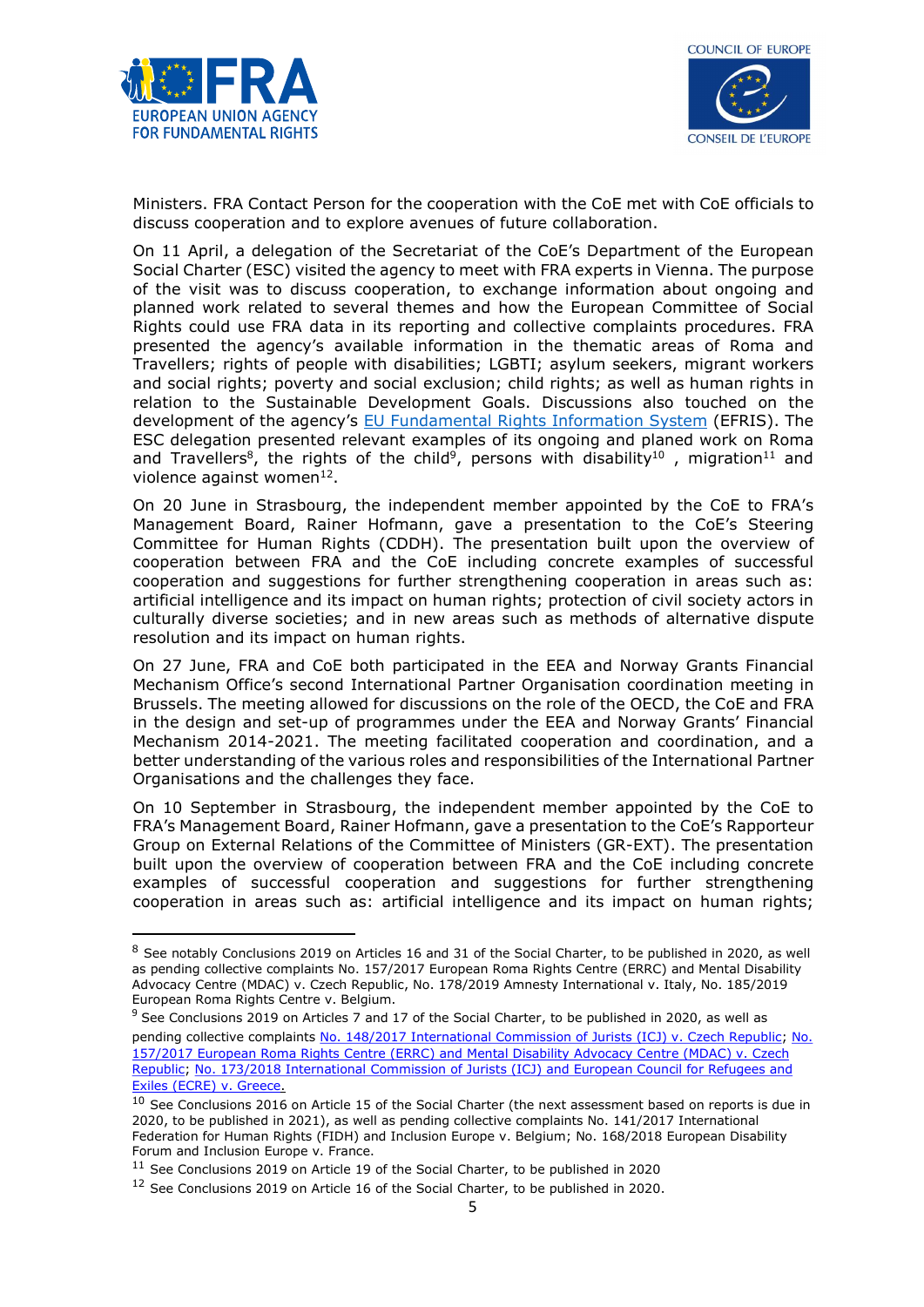



protection of civil society actors in culturally diverse societies, in particular human rights defenders.

On 19 September, at the Expert Seminar in Strasbourg, FRA moderated the panel on "developing synergies between the European Social Charter and EU law" with reference to the European Pillar of Social Rights.

On 10 and 11 October in Strasbourg, a delegation of FRA's Management Team met with a delegation of CoE's Management Team to discuss how to further strengthen cooperation and to exchange views on respective current and future priorities and in particular, how FRA data could be used in the CoE's monitoring procedures. Discussion focused on inequalities and discrimination, the human rights system (including national human rights institutions, human rights defenders, and civic space), child rights, migration and asylum, fundamental rights aspects of rule of law, access to justice, victims of crime, artificial intelligence, and the European Union Fundamental Rights Information System (EFRIS).

On 11 November, Ambassador Rémi Mortier, Chair of the CoE's Rapporteur Group on External Relations of the Committee of Ministers (GR-EXT) met with FRA's Director as a follow-up to Rainer Hofmann's presentation to GR-EXT on 10 September.

# 5. Examples of joint projects and other operational cooperation in different thematic areas

## 5.1. FRA-CoE Joint Projects

## a. Updates of Handbooks

-

#### Update of the Handbook on European law relating to asylum, borders and immigration

The Agency and the European Court of Human Rights are updating the 2014 Handbook on European law relating to asylum, borders and immigration. The updated version is expected to be published in five languages in 2020, with additional translations following in 2021<sup>13</sup> .

#### New language versions of the updated Handbook on European data protection law

The updated handbook on European data protection law published in 2018 by FRA, the CoE and the European Data Protection Supervisor remains one of FRA website's most popular downloads. By October 2019, the German, French, Italian and Spanish versions of the handbook were published in addition to the English version. The Bulgarian, Greek and Hungarian versions are to be issued in December 2019<sup>14</sup>.

<sup>&</sup>lt;sup>13</sup> For more information: https://fra.europa.eu/en/publication/2013/handbook-european-law-relatingasylum-borders-and-immigration

<sup>14</sup> For more information: https://fra.europa.eu/en/project/2012/handbook-european-data-protection-caselaw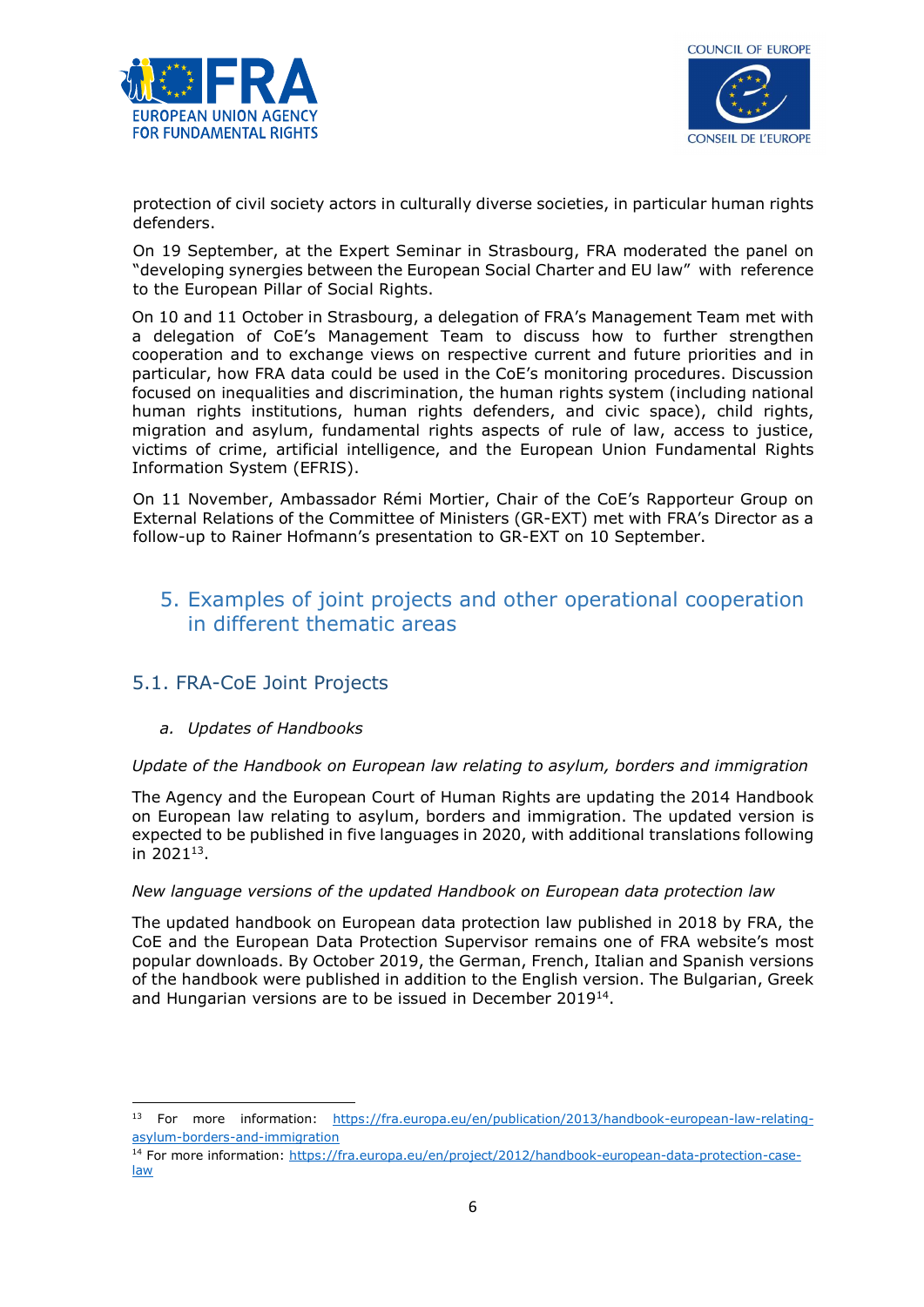



#### New language versions of the updated Handbook on European non-discrimination law

The Handbook on European non-discrimination law – 2018 edition examines law stemming from the complementary systems of the EU equality directives and the European Convention on Human Rights, drawing on them interchangeably to the extent that they overlap, while highlighting differences where these exist. The handbook is now also available in Finnish and Romanian, adding to the existing versions in English, French, German and Polish. The Italian and Spanish versions are to be issued in December 2019<sup>15</sup>.

#### Rights of the Child

The Polish version is foreseen to be issued by the end of 2019<sup>16</sup>.

#### Cyber-crime

From 14 to 15 May, the Agency, in cooperation with the CoE, hosted the  $2^{nd}$  expert meeting on cybercrime and fundamental rights. FRA invited relevant European and international stakeholders on the fight against cybercrime, including Europol, Eurojust, the EJN, and the European Commission, the Cybercrime division of the CoE, ENISA, UNODC, OSCE and representatives of national prosecution services. This meeting discussed the scope, target group and relevant content of the future Handbook on European law relating cybercrime and fundamental rights following the outcome of the first expert meeting held in Bucharest from 15 to 16 November 2018. A summary outcome of this first expert meeting is accessible here<sup>17</sup>.

## 5.2. Operational cooperation in different thematic areas

#### a. Racism, xenophobia and related intolerance

On 16 and 17 October 2018, the sixth meeting of the EU High Level Group on combating racism, xenophobia and other forms of intolerance took place in Vienna, co-organised by the Commission with the Austrian Ministry of Interior on behalf of the Austrian Presidency of the Council of the EU. Since 2016, FRA assists the EU High Level Group on Combatting Racism, Xenophobia and other intolerance (HLG) in coordinating a dedicated working group on hate crime reporting, recording and data collection. ECRI is a member of the HLG. ECRI's input to the HLG working groups is structured around relevant case law. In 2018 FRA developed an ECRI-reviewed focus paper on selected ECtHR cases in order to support EU Member States' responses to hate crime.

In January, ECRI and FRA agreed to continue sharing and referencing each other's data for relevant country reports. This includes summary information from FRA/ODIHR's national data workshops in EU member states (eight workshops in BG, EE, ES, HU, LT, PT, PL, SK) were organised since 2018, with three more scheduled (BE, IE, CZ). FRA always uses ECRI's country findings in its national data workshops and highlights ECRI's

-<sup>15</sup> For more information: https://fra.europa.eu/en/project/2011/handbook-european-non-discrimination-law

<sup>17</sup> For more information: https://fra.europa.eu/en/project/2018/handbook-european-law-relating-

<sup>&</sup>lt;sup>16</sup> For more information: https://fra.europa.eu/en/publication/2015/handbook-european-law-child-rights

cybercrime-and-fundamental-rights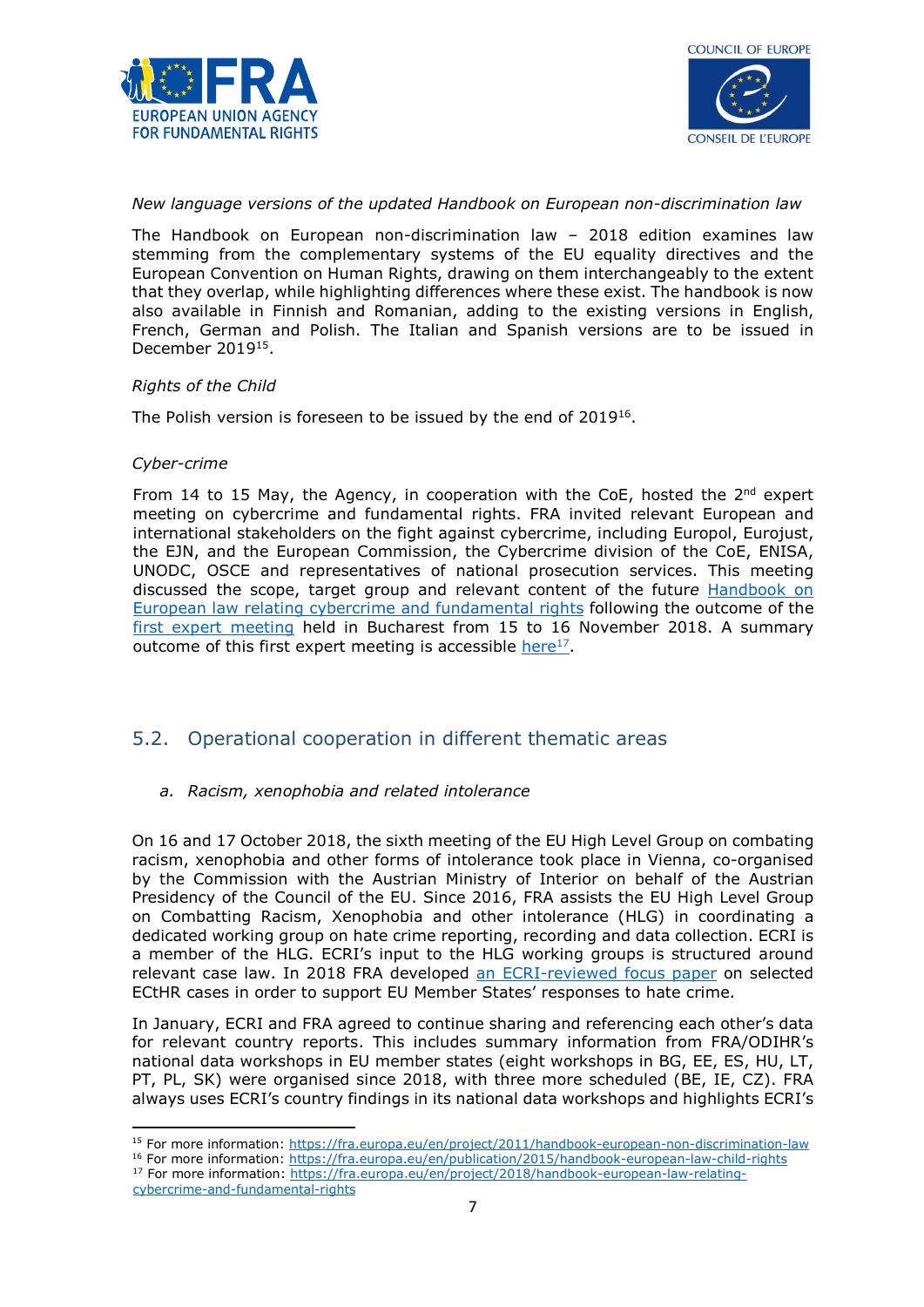



recommendations. In 2019, FRA provided input for HELP, the CoE online course for legal professionals on hate crime.

In September FRA gave a presentation to the high-level conference marking the  $25<sup>th</sup>$ anniversary of ECRI.

b. Cooperation related to Roma and Travellers

In March, FRA participated in the 7<sup>th</sup> International Roma Women Conference, which took stock of the implementation of the CoE's thematic action plan on the inclusion of Roma and Travellers (2016-2019). The agency participated in several panels, presenting its findings on discrimination of Roma and Travellers, and its report on Roma women.

In May, FRA presented the results of its Roma survey during a thematic visit of the CoE's Ad hoc committee of experts on Roma and Traveller Issues (CAHROM) examining national experiences of social and/or geographical mapping of Roma communities and their impact on policy developments.

In June, FRA took part in a CAHROM meeting presenting early findings from its current Roma and Travellers' survey. At the CAHROM meeting in October, FRA participated in the CAHROM. During the meeting, FRA explained its hate crime assistance to relevant authorities, with a focus on anti-Roma bias.

c. Equality and non-discrimination

On 12 September in Paris, FRA attended a hearing of the Equality and Non-Discrimination Committee of the CoE's Parliamentary Assembly on 'Ethnic profiling in Europe: a matter of high concern'. FRA presented recommendations from its 'Preventing unlawful profiling today and in the future' guide.

On 13 May in Vienna, FRA attended the PACE Committee on Social Affairs, Health and Sustainable Development meeting during which the report "Ending Coercion in mental health: the need for a human rights-based approach" was adopted.

#### Rights of LGBTI persons

On 26 and 27 September FRA attended a conference on the EU-funded 'Call it Hate: Raising Awareness of Anti-LGBT Hate Crime' project. Along with representatives of UN OHCHR and ECRI, it was part of a panel on tackling anti-LGBT hate crime at the international level. During the conference, research papers and (social) media campaigns on raising awareness of hate crimes against LGBT people were presented. FRA also fed into the main results of the research part of the project.

FRA participated in the meeting of the European Governmental LGBTI Focal Points Network, supported by the CoE SOGI Unit, and the meeting of intergovernmental / multilateral organisations, in May in Oslo and in October in Prague.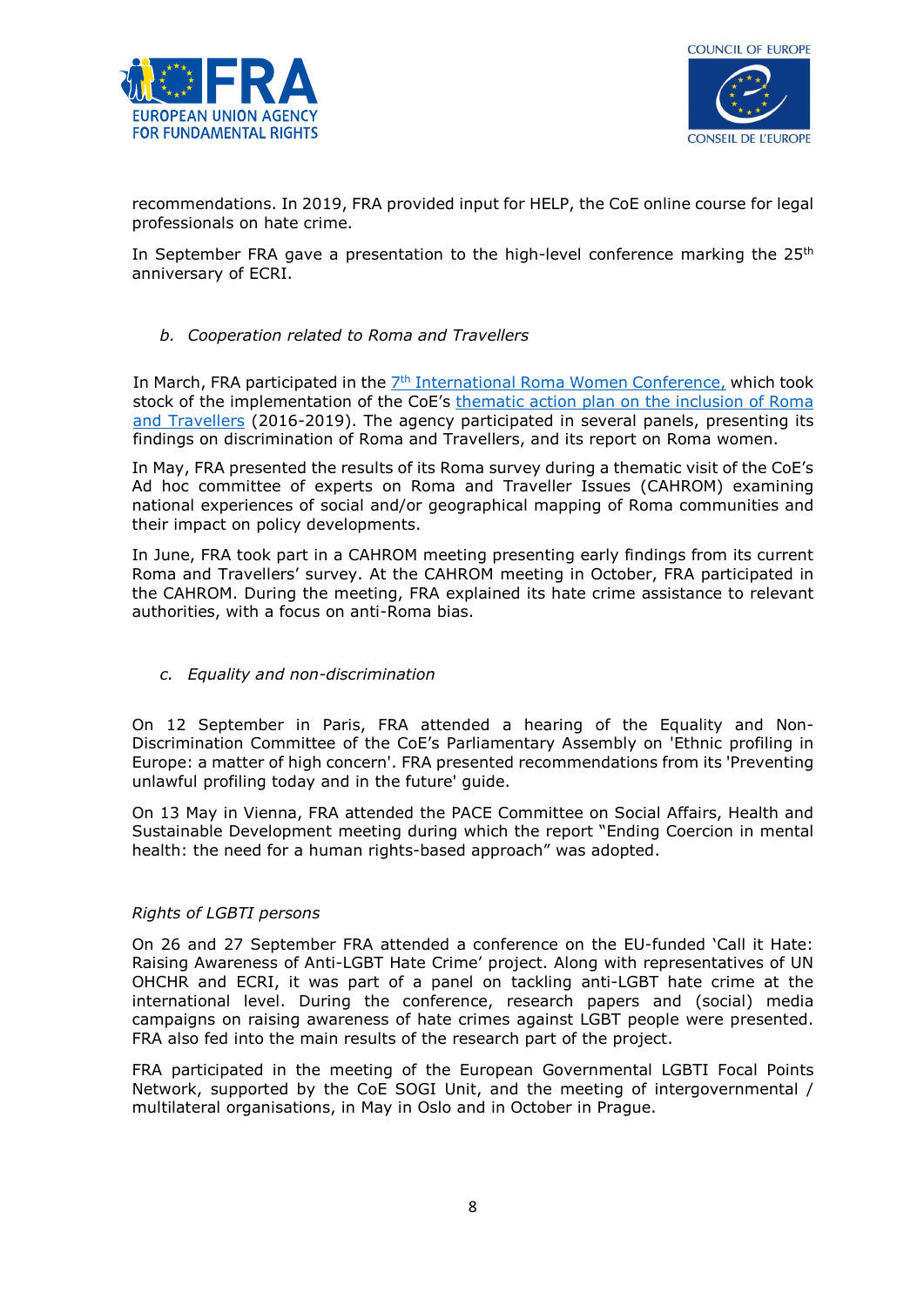



#### d. Rights of the Child

On 7 February, an internal cooperation meeting was held in the CoE's premises in Paris to step up and strengthen cooperation between the European Commission, the Agency and the CoE in the area of the rights of the child. The meeting was an opportunity for the coordinators and focal points on the rights of the child to share information on core priorities in order to strengthen synergies and identify areas where work can be aligned.

On 14 and 15 March in Brussels, the Agency attended the conference organized within the EU-funded ProGuard project which gathered representatives of guardianship and child protection authorities, civil society, EU agencies, CoE and the European Commission. The agency presented the principles on guardianship developed in the Handbook for guardianship for children deprived of parental care.

From 2 to 3 April, representatives from the Children's Rights Division of the CoE and the Agency met at the European Forum on Rights of the Child organised by the Commission in Brussels.

On 14 May, FRA attended a meeting of the sub-committee on Children when the PACE Committee on Social Affairs, Health and Sustainable Development met in Vienna.

On 20 June, FRA contributed to the mid-term evaluation process of the CoE Strategy for the Rights of the Child (2016-2021). FRA provided findings from its relevant surveys, and studies.

On 10 October in Rome, FRA participated in the joint workshop on 'Family as a hub for family policies' organised by the CoE and the Italian Presidency of the Council of Ministers. The workshop took place in the context of the meeting of the European Social Cohesion Platform (PECS). FRA intervened during the session on the eradication of child poverty presenting findings and opinions from its report on combating child poverty.

On 13-14 November, FRA participated at the CoE Conference "Redefining power: Strengthening the Rights of the Child as the key to a future-proof Europe".

Moreover, the Agency provided regular input in meetings and in writing for the CoE's upcoming guidelines on guardianship and on age assessment, as well as the CoE's soon to be published Handbook on child-friendly information for asylum seeking.

In 2019, the Agency consulted GRETA for the preparation of the publication "Children deprived of parental care found in need of protection in an EU Member State other than their own. A practical guide to enhance transnational cooperation for children who are or may become victims of trafficking", jointly produced by FRA and the EU Antitrafficking Coordinator.

#### e. Violence against Women

FRA was consulted on different HELP courses developed by the CoE, in particular on strengthening Access to Justice for Women Victims of Violence.

The 2019 CoE Group of Experts on Action against Violence against Women and Domestic Violence (GREVIO) Country Monitoring Report on Portugal and Finland, and the 2019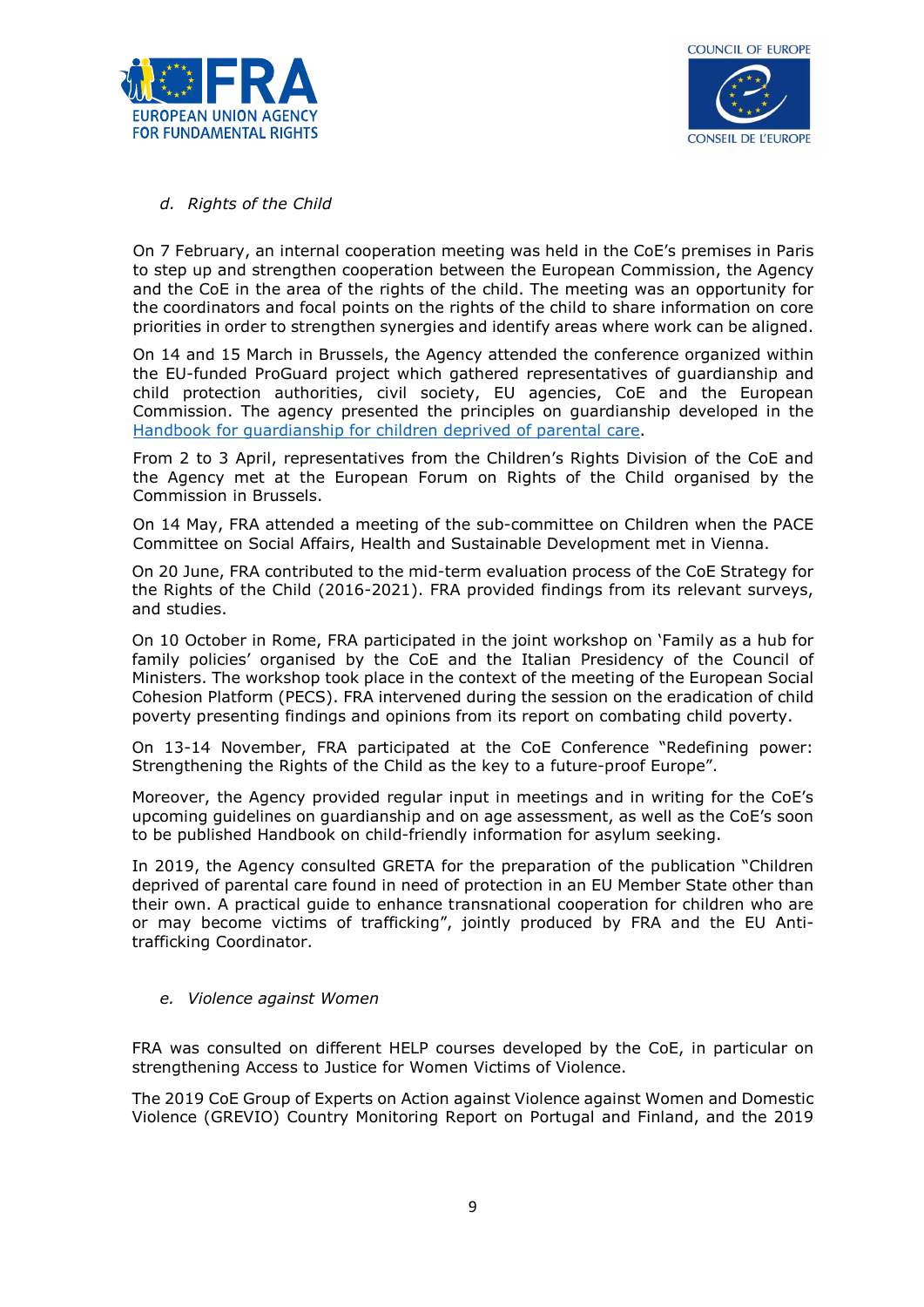



CoE Human Rights Commissioner's report of her visit to Poland refer to FRA data from the "Women as victims of partner violence" report.<sup>18</sup>

### f. Asylum, immigration and integration of migrants; visa and border control

On 4 April, the Agency spoke during a panel discussion at a conference in Strasbourg on alternatives to immigration detention. The event was organised by the CoE, the European Commission and the European Migration Network.

On 11 - 12 June in Strasbourg, FRA attended and provided expert input at a CoE adhoc expert meeting on statelessness. The meeting was organised under the supervision of the European Committee on Legal Co-operation (CDCJ).

FRA is a member of the CoE Expert Group which drafted recommendations on Age assessment, as well as recommendations on Guardianship.

g. Criminal detention and alternatives

On 24 and 25 April, the Agency participated in a high level conference on prison overcrowding. The conference was organized by the CoE and the European Commission.

In close cooperation with the European Committee for prevention of Torture (CPT) and the Forum of European National Preventive Mechanisms (NPMs), FRA is developing an online database on conditions of criminal detention in 28 EU Member States.

h. Information Society, Privacy and Data Protection

From 25 to 27 February, the Agency attended a conference on criminal justice in cyberspace in Bucharest, organized by the Romanian Presidency of the Council of the European Union in cooperation with the CoE. The agency presented the joint FRA and CoE project to produce a handbook on European Law relating cybercrime and fundamental rights.

From 19 to 21 November, FRA participated as an observer at the 39<sup>th</sup> Plenary meeting of the Consultative Committee of the Convention for the Protection of Individuals with regard to Automatic Processing of Personal Data (T-PD) which took place in Strasbourg.

## h.1. Artificial Intelligence (AI)

-

FRA has developed a very good working relationship with the CoE on artificial intelligence, which includes joint organisation of sessions at important conferences, as well as regular exchange ensuring that the work of both organisations is complementary.

<sup>&</sup>lt;sup>18</sup> See for example: https://www.coe.int/en/web/istanbul-convention/country-monitoring-work; Council of Europe, Human Rights Commissioner's report from the visit to Poland 2019.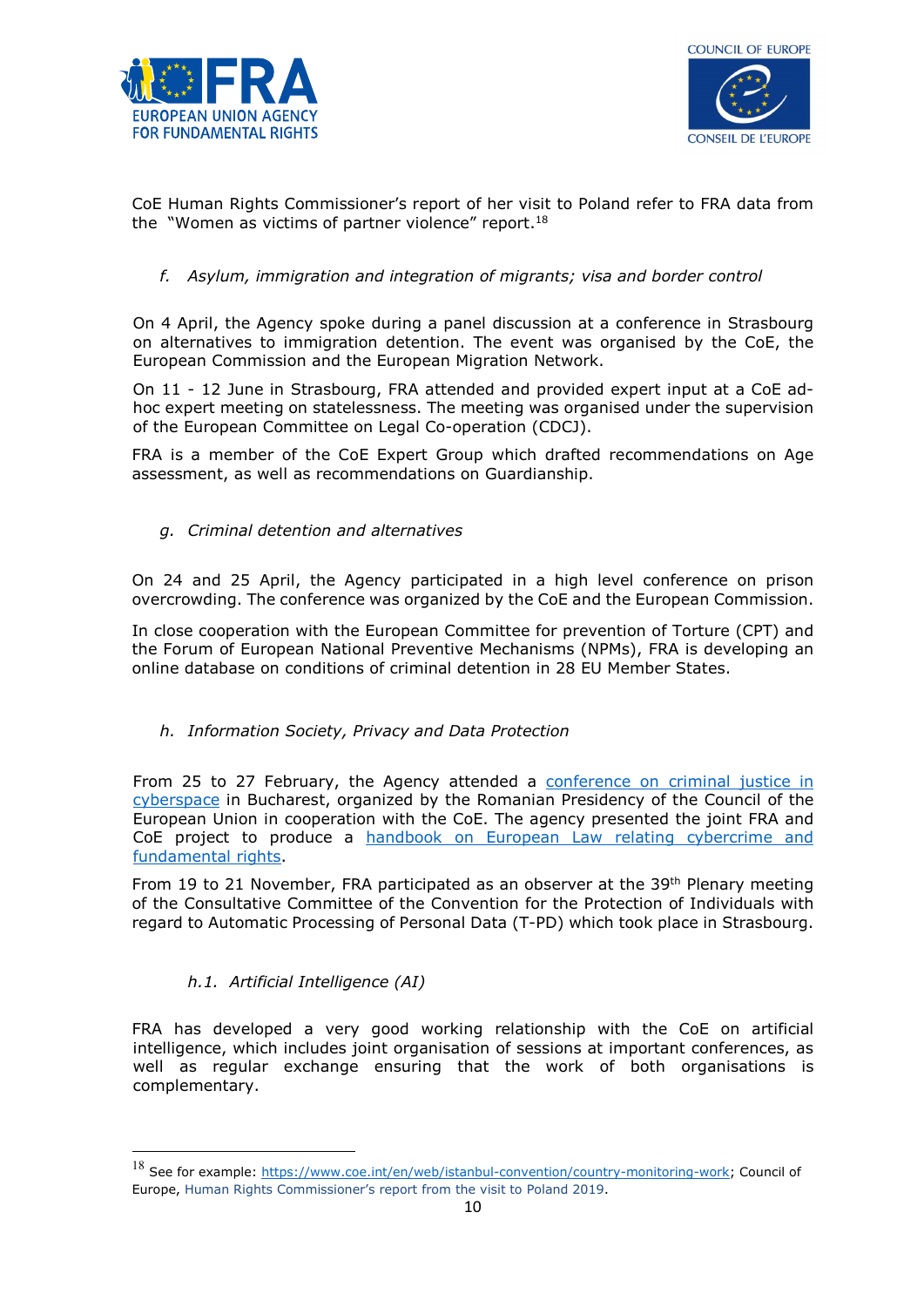



FRA is an observer in the CoE's Committee of Experts on Human Rights Dimensions of Automated Data Processing and Different Forms of Artificial Intelligence (MSI AUT), and contributes to the work of the committee whenever possible. FRA participated in three out of the four committee meetings that took place (including two meetings in 2019: 18-19 March and 23-24 September).

On 26 to 27 February, the Agency took part in a high-level conference on the impact of artificial intelligence on human rights, democracy and the rule of law in Helsinki, which was jointly organized by the Finnish Chairmanship of the CoE's Committee of Ministers and the CoE. The Agency's Director, Michael O'Flaherty, spoke on a panel on the impact of AI-powered techniques on such human rights as privacy and freedom of expression.

On 28 June, FRA chaired a session on Big Data legal questions during a conference on human rights challenges in the digital age. FRA made reference to its work on artificial intelligence and its latest publication on data quality. The event, which took place in Strasbourg, was organised by the CoE and the European Court of Human Rights.

On 12 September in Paris, FRA was invited by the PACE Committee on Equality and Non-Discrimination to a Hearing on 'Preventing discrimination caused by the use of artificial intelligence'. FRA presented key elements regarding artificial intelligence and discrimination risks.

FRA and CoE further cooperated at the Internet Governance Forum (IGF) in Berlin in November. The CoE spoke at a session on human rights and artificial intelligence coorganised by FRA at RightsCon in Tunis in June. Upon invitation by the CoE, FRA spoke at a CoE led panel discussion on artificial intelligence at Euro-DIG in June.

i. The European Union Fundamental Rights Information system (EFRIS)

The CoE, alongside the United Nations Human Rights Office, are closely involved in the development of the EU Fundamental Rights Information System (EFRIS). EFRIS brings together relevant EU, UN and CoE information on fundamental rights to improve visibility and accessibility of existing monitoring mechanisms.

On 7 to 8 February, the Agency hosted its fourth expert meeting to appraise a first pilot version of EFRIS. Three CoE representatives participated.

On 15 January, the CoE PACE's Committee on rules of procedure, immunities and institutional affairs convened a meeting in Brussels to discuss greater rule of law cooperation for Europe with EU and CoE representatives. The Agency gave a presentation on EFRIS.

The tool was launched on 12 November in Brussels, with representatives of the CoE present. EFRIS presentations have also been planned in Strasbourg.

The CoE also participated in the FRA-hosted European Coordination Committee of Human Rights Documentation, 17–18 October, during which EFRIS was discussed.

#### j. National Human Rights Institutions (NHRIs)

From 23 to 25 January, the Agency discussed its upcoming study on National Human Rights Institutions with counterparts in the CoE: the Steering Committee for Human Rights (CDDH); the European Commission against Racism and Intolerance (ECRI); the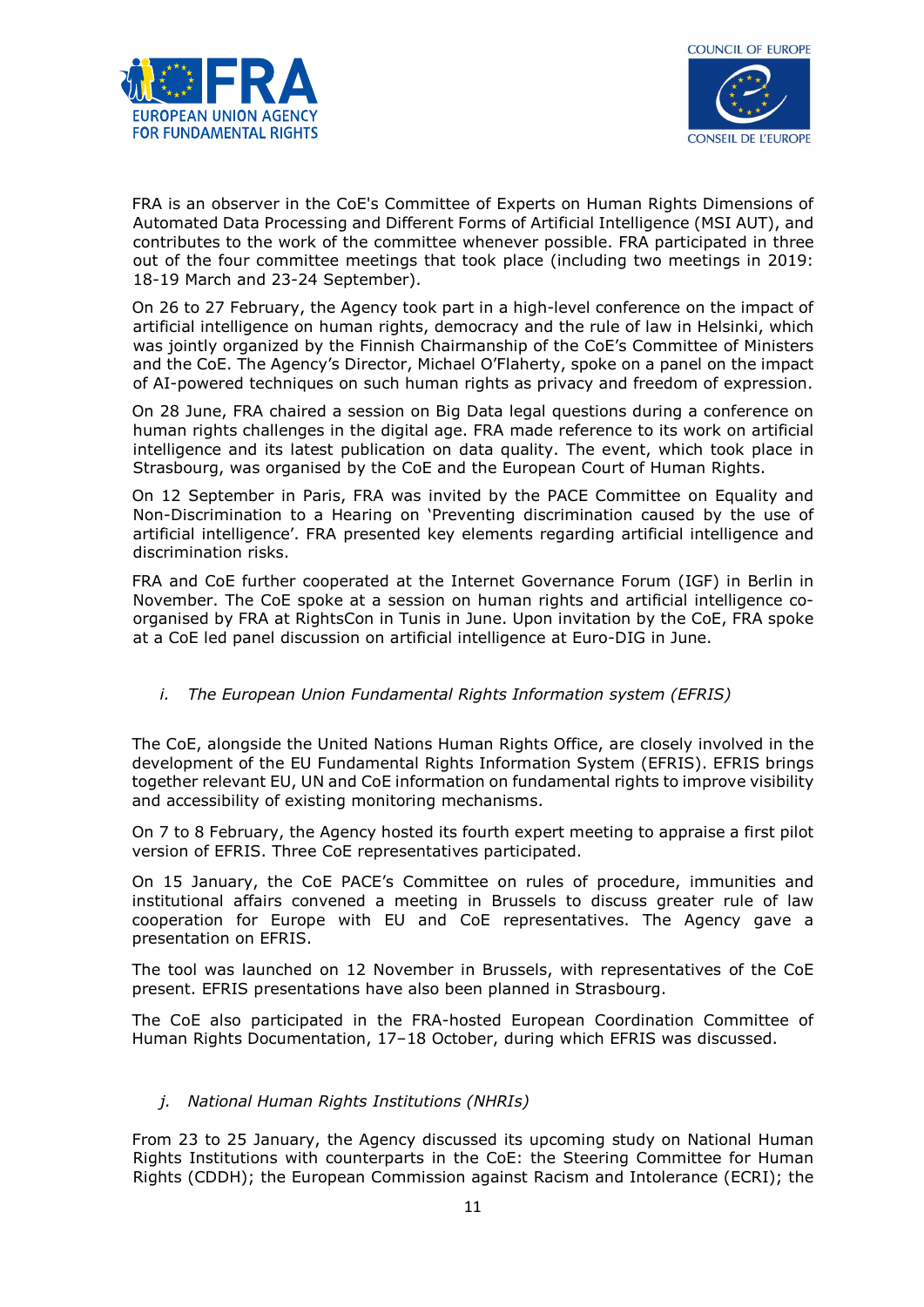



Office of the Commissioner for Human Rights; and the Venice Commission. The Agency invited respective CoE counterparts to join the Advisory Board on its NHRI report, which is tabled for publication in May 2020.

From 27 February to 1 March, the Agency joined the CoE's meeting of the Steering Committee for Human Rights (CDDH) in Strasbourg. FRA fed into discussions on updating the Committee of Ministers' Recommendations on national human rights institutions and Ombudsperson institutions. The Agency provided a second round of feedback on the draft text of the "Principles on the Protection and Promotion of the Ombudsman Institution", ("The Venice Principles"), which were then adopted by the Venice Commission on 15 March. Both set of documents are highly relevant for FRA's NHRI report.

#### k. National Human Rights Action Plan

On 27 and 28 March, FRA organised a Working Party on National Human Rights Action Plans for its National Liaison Officers and other government experts on the topic. During the meeting, the participants had in-depth discussions on these action plans, and their links to EU law and policy. A representative of the Council of Europe also participated in the meeting, and was actively consulted during the preparation phase, in order to learn from the work of the Council of Europe in this area and to ensure complementarity.

#### l. Civil Society cooperation and civil society space

The civil society networks of FRA and of the CoE cooperate closely; the elected president of the Conference of INGOs is also an observer to FRA's Fundamental Rights Platform Advisory Panel.

On 22 March, the Agency took part in the Warsaw Conference on the role and position of non-governmental organisations in the CoE. The Agency presented its Fundamental Rights Platform. The event was organised by the Polish Ministry of Foreign Affairs together with the CoE.

On 12 April in Strasbourg, the Agency presented its latest and upcoming work on civic space to the CoE's Conference of INGOs.

On 7 - 8 May in Warsaw, the Agency and CoE took part in a meeting discussing cooperation with civil society and supporting human rights defenders in Europe . The meeting was organised by the OSCE Office of Democratic Institutions and Human Rights (ODIHR) and the Agency.

On 18 - 19 September, FRA and CoE took part in a meeting on the protection of human rights defenders which was hosted in Warsaw by ODIHR.

#### m. Human Rights at the Local Level

Following up on FRA 2018 Policy Lab on human rights cities (23-24 May 2018) to which the CoE contributed, FRA will continue engaging with the Intercultural Cities Programme (ICC) on its work with human rights cities. On 28 November in Brussels, FRA organised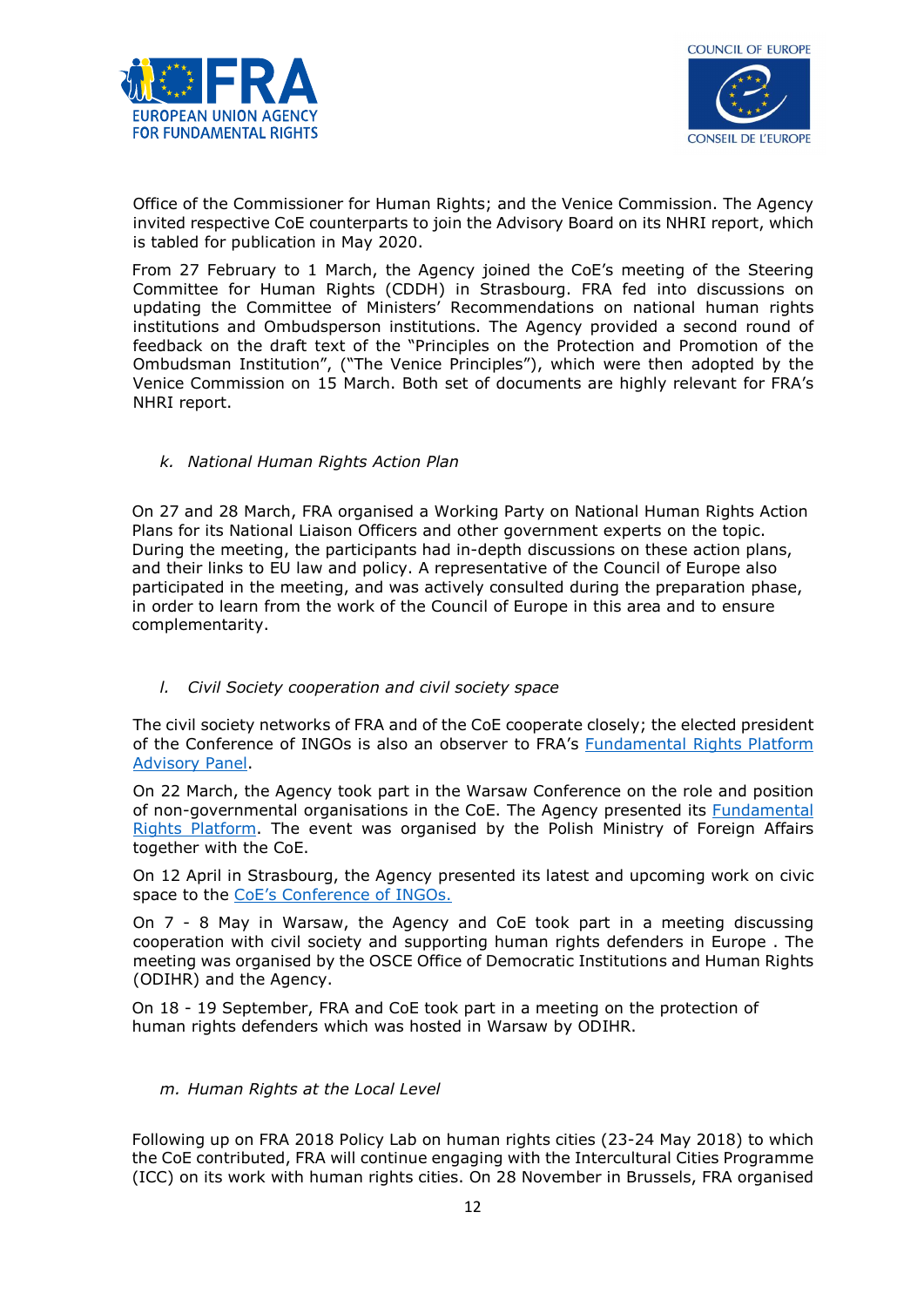



an expert meeting with human rights experts, human rights cities and international organisations, including the CoE, with the aim to prepare a draft framework of commitments for European human rights cities. The contribution of the CoE ensured that the experience and tools from the Intercultural cities initiative as well as the Congress' guide on human rights at local level (volume 1) can be well-integrated in the framework of commitments.

#### n. Human Rights Training and HELP

FRA cooperates with the HELP programme in several ways: FRA is regularly invited to contribute to the updating of the HELP online courses. Recently, FRA has been invited to participate in the earlier phases of course design, for example for the HELP on-line courses on child-friendly justice. FRA experts are also invited as trainers to contribute to the HELP training events. In addition, HELP makes use of FRA publications and capacity-building tools (such as handbooks, videos) as part of the respective thematic courses (on-line courses, but also "train-the-trainers" events).

On 22 February, as a member of the European Judicial Training Network's (EJTN) Sub-Working Group on Human Rights and Fundamental Freedoms, the Agency attended the group's meeting at the Scuola Superiore della Magistratura in Florence. The working group brings together judicial training institutions and representatives from the CoE's Programme for Human Rights Education for Legal Professionals (HELP) and FRA to design and implement trainings for judges, prosecutors and trainers in the area of fundamental rights.

From 18 to 19 June, FRA delivered a presentation during the CoE's launch of the HELP course on Data Protection, organised in Bucharest for 80 judges and prosecutors from Romania, Lithuania and Poland. The event was held at the National Institute of Magistrate.

#### o. Communicating Human Rights

On 10 April in Strasbourg, a side event on communicating rights was organised by the Agency, the EU Delegation to the CoE and the CoE's PACE. Speakers included FRA director, the Commissioner for Human Rights and the Chair of the Legal and Human Rights Committee in PACE.

On 3 - 4 October in Vienna, the Agency organised a workshop gathering leading human rights communicators to discuss how best to effectively communicate on human rights while engaging the 'moveable' middle and new audiences. The Office for the Commissioner for Human Rights was represented at the meeting.

## p. Sustainable Development Goals (SDGs)

The agency organized a side event on Sustainable Development Goals (SDGs) and Human Rights at the United Nations Economic Commission for Europe's Regional Forum on Sustainable Development on 22 March in Geneva. The representative from CoE was invited to speak during the debate of the event.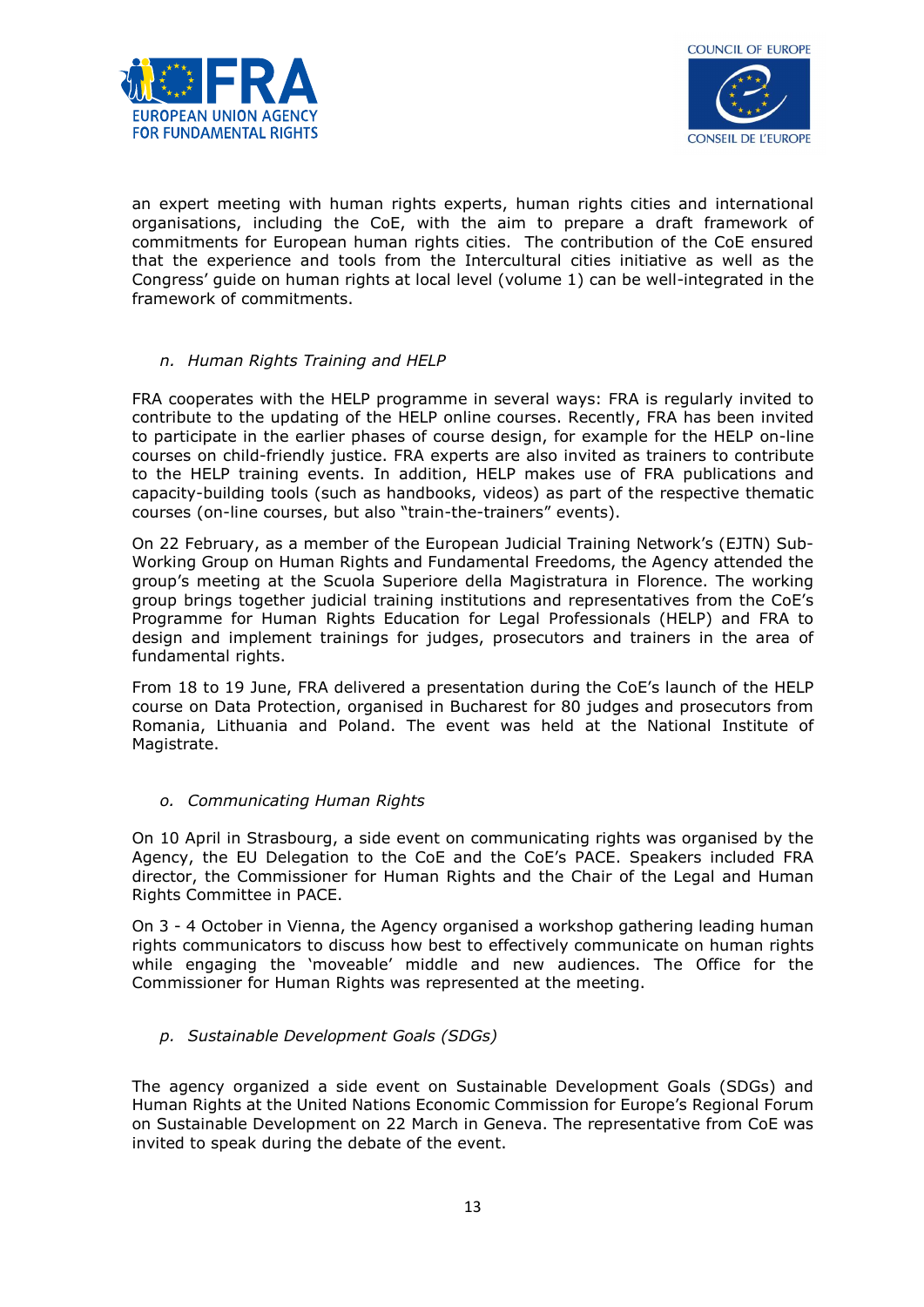



## 5.3 CoE-FRA-Equinet-ENNHRI cooperation within the thematic Platforms

The Council of Europe, the European Network of Equality Bodies (Equinet), the European Network of National Human Rights Institutions (ENNHRI) and FRA reiterated their commitment to work together to strengthen the protection of human rights in Europe focusing on two topics (Roma integration and advancing social and economic rights), and providing expertise and input at the meetings of the above mentioned platforms.

The CoE-FRA-Equinet-ENNHRI Collaborative Platform on Economic and Social Rights held its 8th meeting on 10 April in Athens, Greece.

On 14 to 15 May, the 6th Meeting of the COE-FRA-ENNHRI-EQUINET Operational Platform on Roma Equality "OPRE" took place. FRA presented data from its 2011 Roma survey and EU MIDIS II (Roma) showing the progress between 2011 and 2016. FRA also actively contributed to the discussion on the CoE Thematic Action Plan on the Inclusion of Roma and Travellers (2016-2019) and the possible priorities for the post-2019 'strategic policy document on Roma and Traveller' that will follow.

On 28 November FRA participated in the 9th meeting of the CoE-FRA-Equinet-ENNHRI Collaborative Platform on Economic and Social Rights that took place in Strasbourg. The meeting focused on strengthening the justiciability of social and economic rights in Europe.